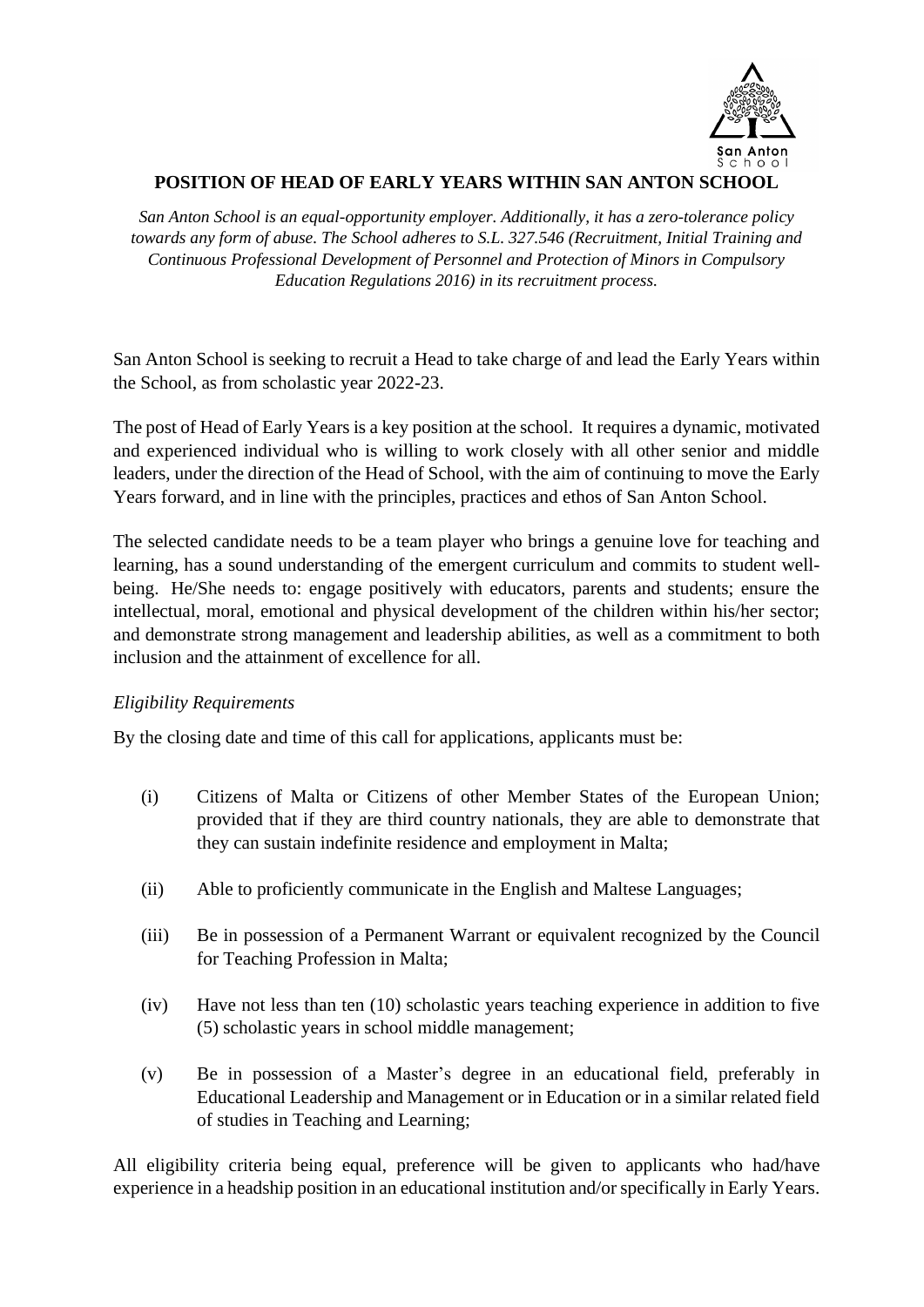

# *Key Responsibilities of the Head of Early Years*

The four pillars of this role focus on the elements of **Leadership and Management**, **Teaching and Learning**, **School's ethos** and **Continuous Professional Development** which translate into:

- 1. Providing inspirational, professional leadership within the sector such that students in the Early Years develop holistically and optimally, each according to their potential and master the Learning Outcomes prescribed in the National Curriculum Framework for that Sector.
- 2. Providing professional leadership within the sector for the continued development and optimal management of teaching and learning of the School's Early Years in line with the National Curriculum Framework and any developments thereon or substitutes thereof.
- 3. Fostering a successful learning culture in which all students become effective, enthusiastic, independent and successful learners, committed to lifelong learning and social engagement.
- 4. Ensuring that the School's Mission and Vision statement as well as the core values are reflected through and adhered to by the students and staff members in all activities undertaken within the Early Years.
- 5. Identifying and organizing Continuous Professional Development for the whole sector and ensuring that high quality professional learning opportunities are provided leading to motivated staff and excellent educational provision for all students.
- 6. Assisting and acting on behalf of the Head of School in the day-to-day running of the sector, including thorough efficient and effective management and oversight of the human and financial resources deployed within or committed to the Sector, in collaboration with the relevant school officers.

## *Assessment Criteria and Selection Process*

The assessment criteria that shall be adopted during the selection process include the following:

- Management and Leadership competencies;
- Educational Vision;
- Professional maturity and fitness for purpose;
- Experience;
- Qualifications.

No marks will be awarded for experience and qualifications which are a pre-requisite for this vacancy.